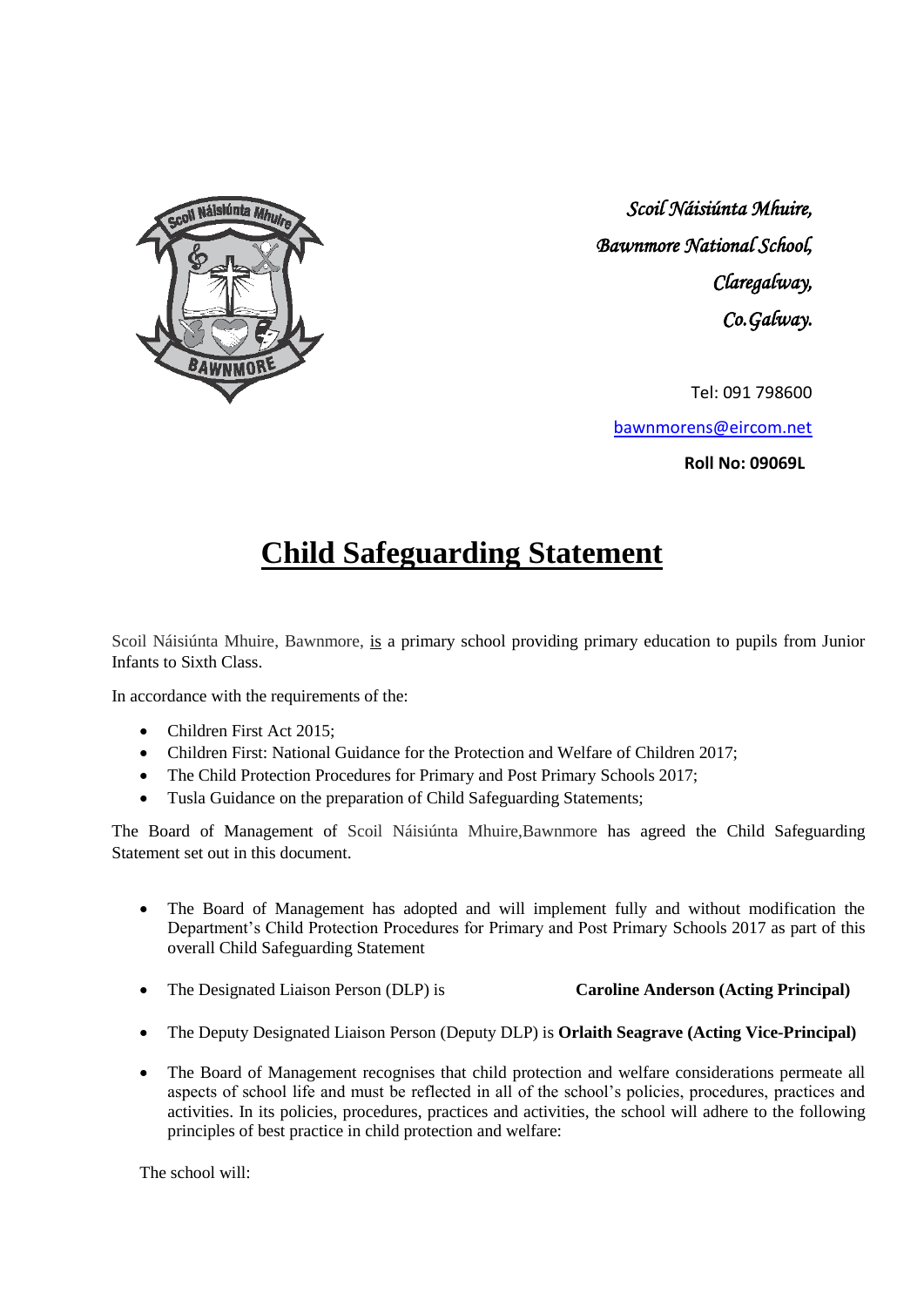- recognise that the protection and welfare of children is of paramount importance, regardless of all other considerations;
- fully comply with its statutory obligations under the Children First Act 2015 and other relevant legislation relating to the protection and welfare of children;
- fully co-operate with the relevant statutory authorities in relation to child protection and welfare matters
- adopt safe practices to minimise the possibility of harm or accidents happening to children and protect workers from the necessity to take unnecessary risks that may leave themselves open to accusations of abuse or neglect;
- develop a practice of openness with parents and encourage parental involvement in the education of their children; and
- fully respect confidentiality requirements in dealing with child protection matters.
- 1 The following procedures/measures are in place:
	- In relation to any member of staff who is the subject of any investigation (howsoever described) in respect of any act, omission or circumstance in respect of a child attending the school, the school adheres to the relevant procedures set out in Chapter 7 of the Child Protection Procedures for Primary and Post-Primary Schools 2017 and to the relevant agreed disciplinary procedures for school staff which are published on the DES website.
	- In relation to the selection or recruitment of staff and their suitability to work with children, the school adheres to the statutory vetting requirements of the National Vetting Bureau (Children and Vulnerable Persons) Acts 2012 to 2016 and to the wider duty of care guidance set out in relevant Garda vetting and recruitment circulars published by the DES and available on the DES website.
	- In relation to the provision of information and, where necessary, instruction and training, to staff in respect of the identification of the occurrence of harm (as defined in the 2015 Act) the school-
		- ➢ Has provided each member of staff with a copy of the school's Child Safeguarding Statement
		- ➢ Ensures all new staff are provided with a copy of the school's Child Safeguarding Statement
		- $\triangleright$  Encourages staff to avail of relevant training
		- ➢ Encourages Board of Management members to avail of relevant training
		- ➢ The Board of Management maintains records of all staff and Board member training
	- In relation to reporting of child protection concerns to Tusla, all school personnel are required to adhere to the procedures set out in the Child Protection Procedures for Primary and Post-Primary Schools 2017, including in the case of registered teachers, those in relation to mandated reporting under the Children First Act 2015.
	- In this school the Board has appointed the above named DLP as the "relevant person" (as defined in the Children First Act 2015) to be the first point of contact in respect of the child safeguarding statement.
	- All registered teachers employed by the school are mandated persons under the Children First Act 2015.
	- In accordance with the Children First Act 2015, the Board has carried out an assessment of any potential for harm to a child while attending the school or participating in school activities. A written assessment setting out the areas of risk identified and the school's procedures for managing those risks is attached as an appendix to this statement.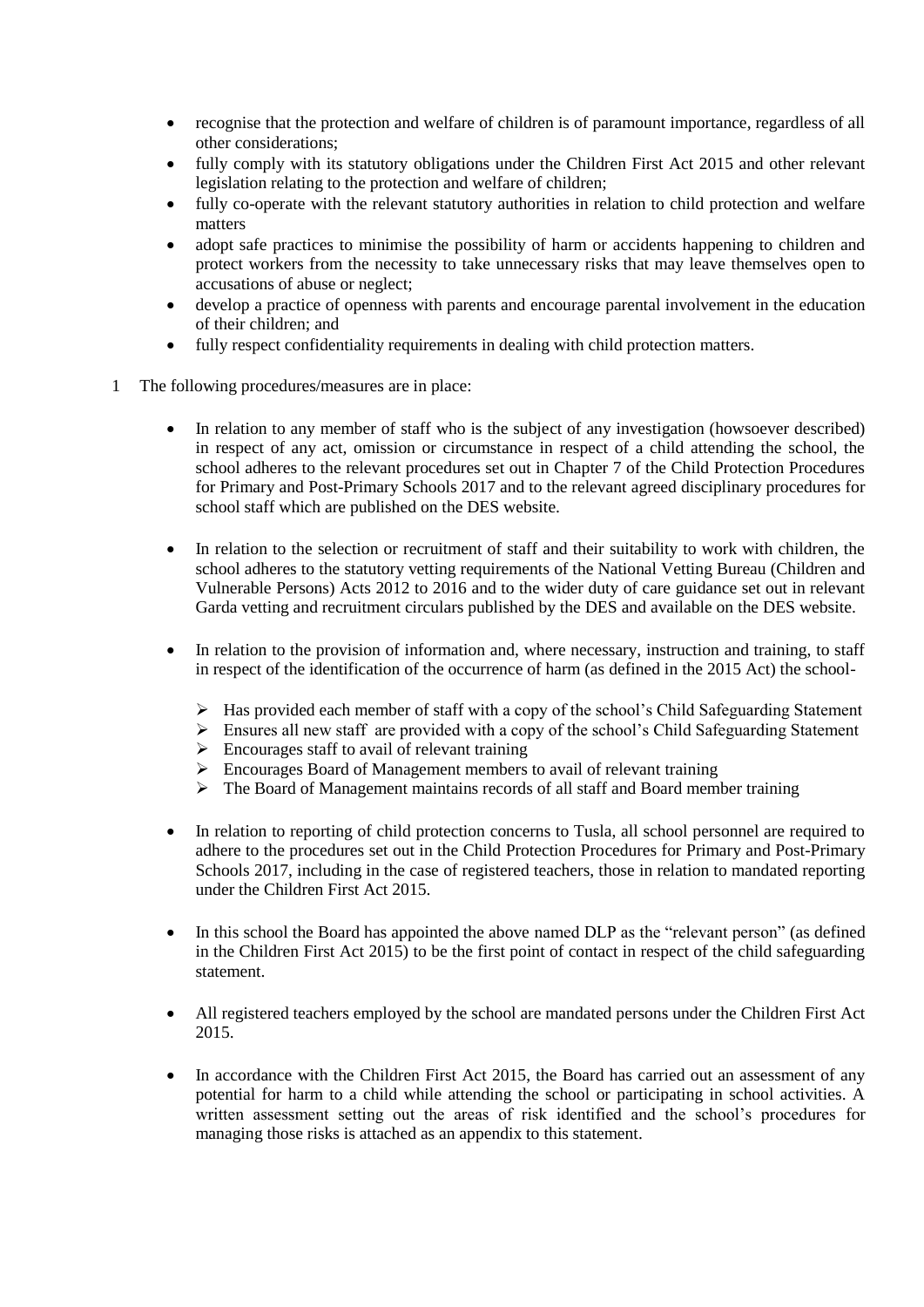- The various procedures referred to in this Statement can be accessed via the school's website, the DES website or will be made available on request by the school.
- 2 This statement has been published on the school's website and has been provided to all members of school personnel, the Parents' Association and the patron. It is readily accessible to parents and guardians on request. A copy of this Statement will be made available to Tusla and the Department if requested.
- 3 This Child Safeguarding Statement will be reviewed annually or as soon as practicable after there has been a material change in any matter to which this statement refers.

This Child Safeguarding Statement was adopted by the Board of Management in April 2018.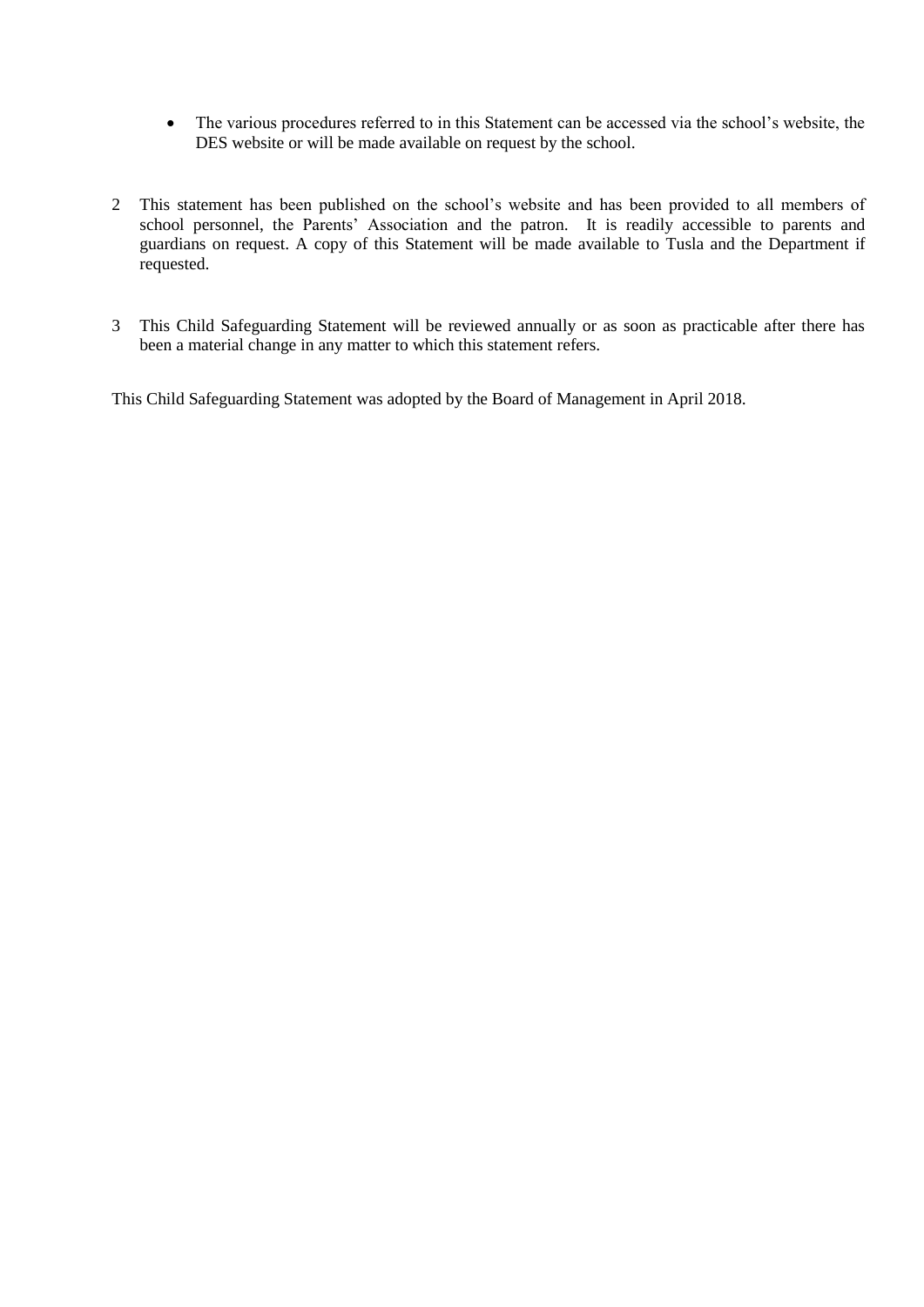

*Scoil Náisiúnta Mhuire, Bawnmore National School, Claregalway, Co.Galway.* 

Tel: 091 798600

[bawnmorens@eircom.net](mailto:bawnmorens@eircom.net)

## **Child Safeguarding Risk Assessment**

#### **Written Assessment of Risk**

In accordance with section 11 of the Children First Act 2015 and with the requirement of Chapter 8 of the *Child Protection Procedures for Primary and Post-Primary Schools 2017*, the following is the Written Risk Assessment of Scoil Náisiúnta Mhuire, Bawnmore

#### **1. List of school activities**

- Daily arrival and dismissal of pupils
- Recreation breaks for pupils
- Classroom teaching
- One-to-one teaching
- Outdoor teaching activities
- Sporting Activities
- School outings
- Use of toilet/changing areas
- Swimming dressing rooms and changing facilities
- Annual Sports Day
- Fundraising events involving pupils
- Use of off-site facilities for school activities
- School transport arrangements including use of bus escorts
- Care of children with special educational needs, including intimate care where needed,
- Management of challenging behaviour amongst pupils, including appropriate use of restraint where required
- Administration of Medicine
- Administration of First Aid
- Curricular provision in respect of SPHE, RSE, Stay Safe
- Prevention and dealing with bullying amongst pupils
- Training of school personnel in child protection matters
- Use of external personnel to supplement curriculum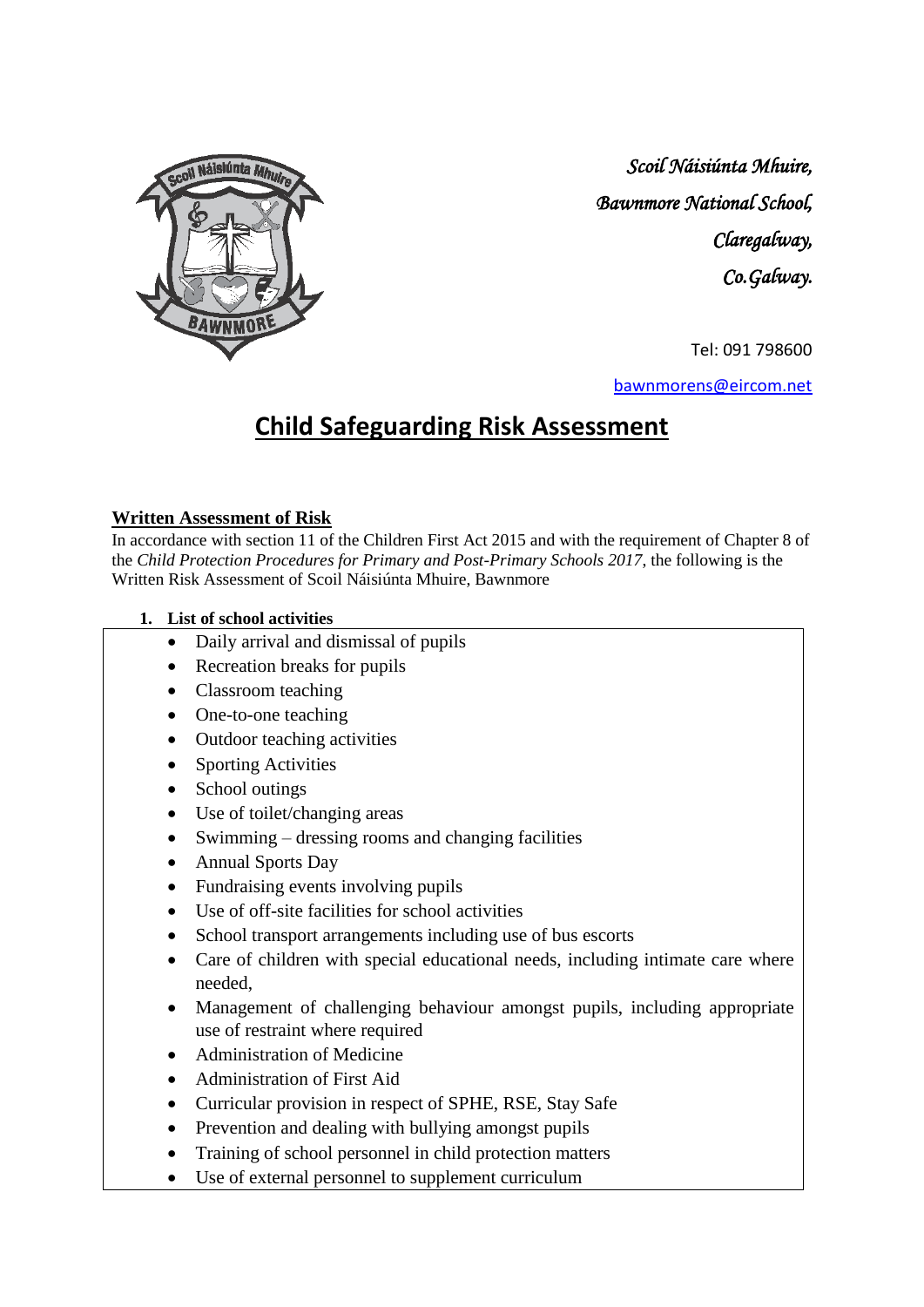- Use of external personnel to support sports and other extra-curricular activities
- Care of pupils with specific vulnerabilities/ needs such as;
- Pupils from ethnic minorities/migrants
- Members of the Traveller community
- Lesbian, gay, bisexual or transgender (LGBT) children
- Pupils perceived to be LGBT
- Pupils of minority religious faiths
- Children in care
- Children on CPNS
- Recruitment of school personnel including;
- Teachers/SNA's
- Caretaker/Secretary/Cleaners
- Sports coaches
- External Tutors/Guest Speakers
- Volunteers/Parents in school activities
- Visitors/contractors present in school during school hours
- Visitors/contractors present during after school activities
- Participation by pupils in religious ceremonies/religious instruction external to the school
- Use of Information and Communication Technology by pupils in school
- Application of sanctions under the school's Code of Behaviour including detention of pupils, confiscation of phones etc.
- Students participating in work experience in the school
- Student teachers undertaking training placement in the school
- Use of video/photography/other media to record school events
- After school use of school premises by other organisations
- Use of school premises by other organisation during school day
- Before-school club
- Homework club
- After school clubs e.g. sports training

### **2. The school has identified the following risk of harm in respect of its activities;**

- Risk of harm not being recognised by school personnel
- Risk of harm not being reported properly and promptly by school personnel
- Risk of child being harmed in the school by a member of school personnel
- Risk of child being harmed in the school by another child
- Risk of child being harmed in the school by volunteer or visitor to the school
- Risk of child being harmed by a member of school personnel, a member of staff of another organisation or other person while child participating in out of school activities e.g. school trip, swimming lessons
- Risk of harm due to bullying of child
- Risk of harm due to inadequate supervision of children in school
- Risk of harm due to inadequate supervision of children while attending out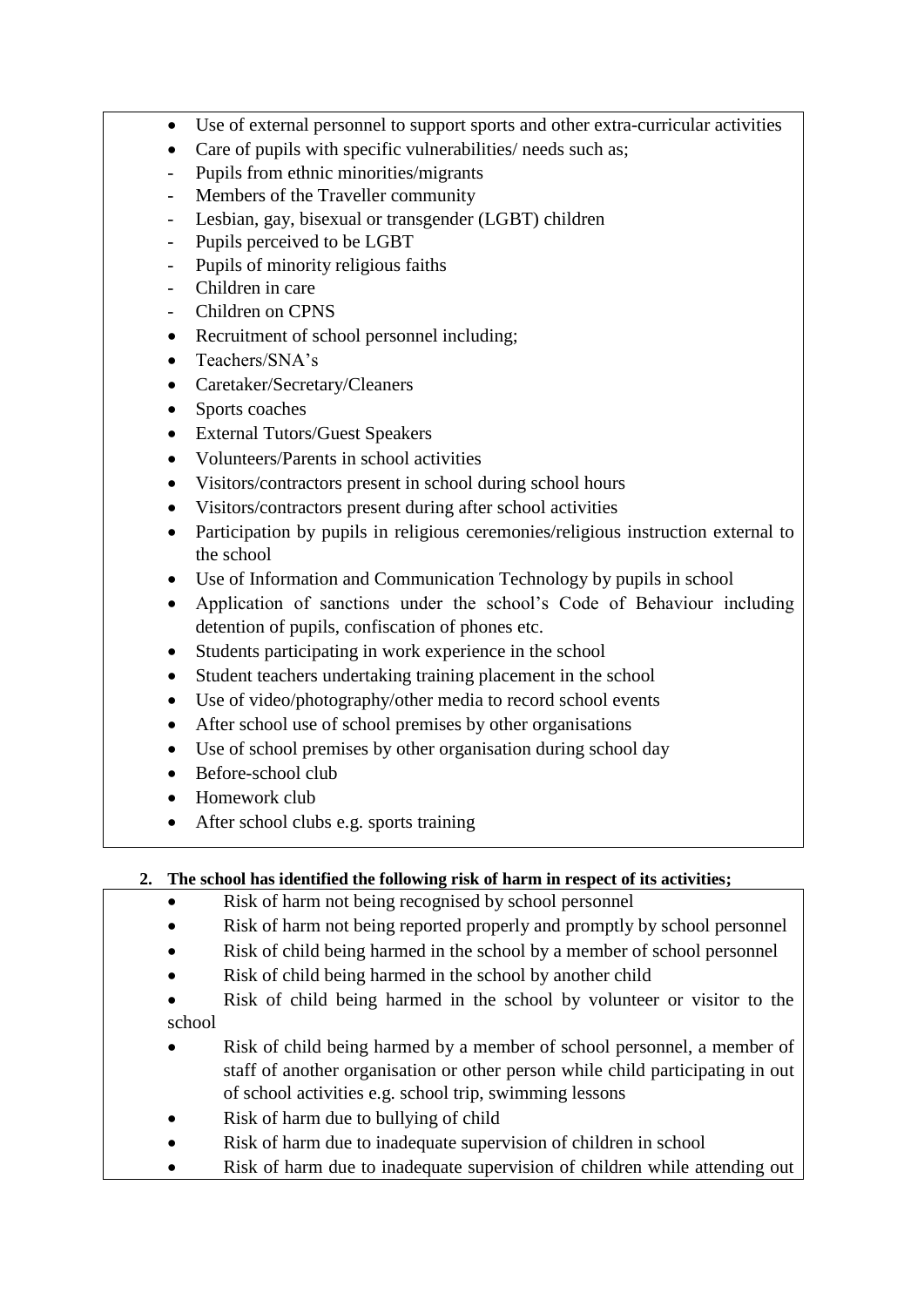of school activities

- Risk of harm due to inappropriate relationship/communications between child and another child or adult
- Risk of harm due to children inappropriately accessing/using computers, social media, phones and other devices while at school
- Risk of harm to children with SEN who have particular vulnerabilities
- Risk of harm to child while a child is receiving intimate care
- Risk of harm due to inadequate code of behaviour
- Risk of harm in one-to-one teaching, coaching situation
- Risk of harm caused by member of school personnel communicating with pupils in appropriate manner via social media, texting, digital device or other manner
- Risk of harm caused by member of school personnel accessing/circulating inappropriate material via social media, texting, digital device or other manner
- **3. The school has the following procedures in place to address the risks of harm identified in this assessment;**
- All school personnel are provided with a copy of the school's *Child Safeguarding Statement*
- The *Child Protection Procedures for Primary and Post-Primary Schools 2017* are made available to all school personnel
- School Personnel are required to adhere to the *Child Protection Procedures for Primary and Post-Primary Schools 2017* and all registered teaching staff are required to adhere to the *Children First Act 2015*
- The Child Safe Guarding Statement and Risk Assessment is available to all classrooms, a at the reception of the school and on the school website
- The school implements in full the Stay Safe Programme
- The school implements in full the SPHE curriculum
- The school has an Anti-Bullying Policy which fully adheres to the requirements of the Department's *Anti-Bullying Procedures for Primary and Post-Primary Schools*
- The school has a yard/playground supervision policy to ensure appropriate supervision of children during, assembly, dismissal and breaks and in respect of specific areas such as toilets, changing rooms etc.
- Review and development of school policy and procedures in respect of school outings
- Review and development of school Health and safety policy
- The school adheres to the requirements of the Garda vetting legislation and relevant DES circulars in relation to recruitment and Garda vetting
- Familiarisation with a code of conduct for school personnel (teaching and nonteaching staff)
- The school complies with the agreed disciplinary procedures for teaching staff
- Review and development of school Special Educational Needs policy
- Review and development of school Intimate Care Policy in respect of students who require such care
- The school has an Administration of Medication Policy
- The school: